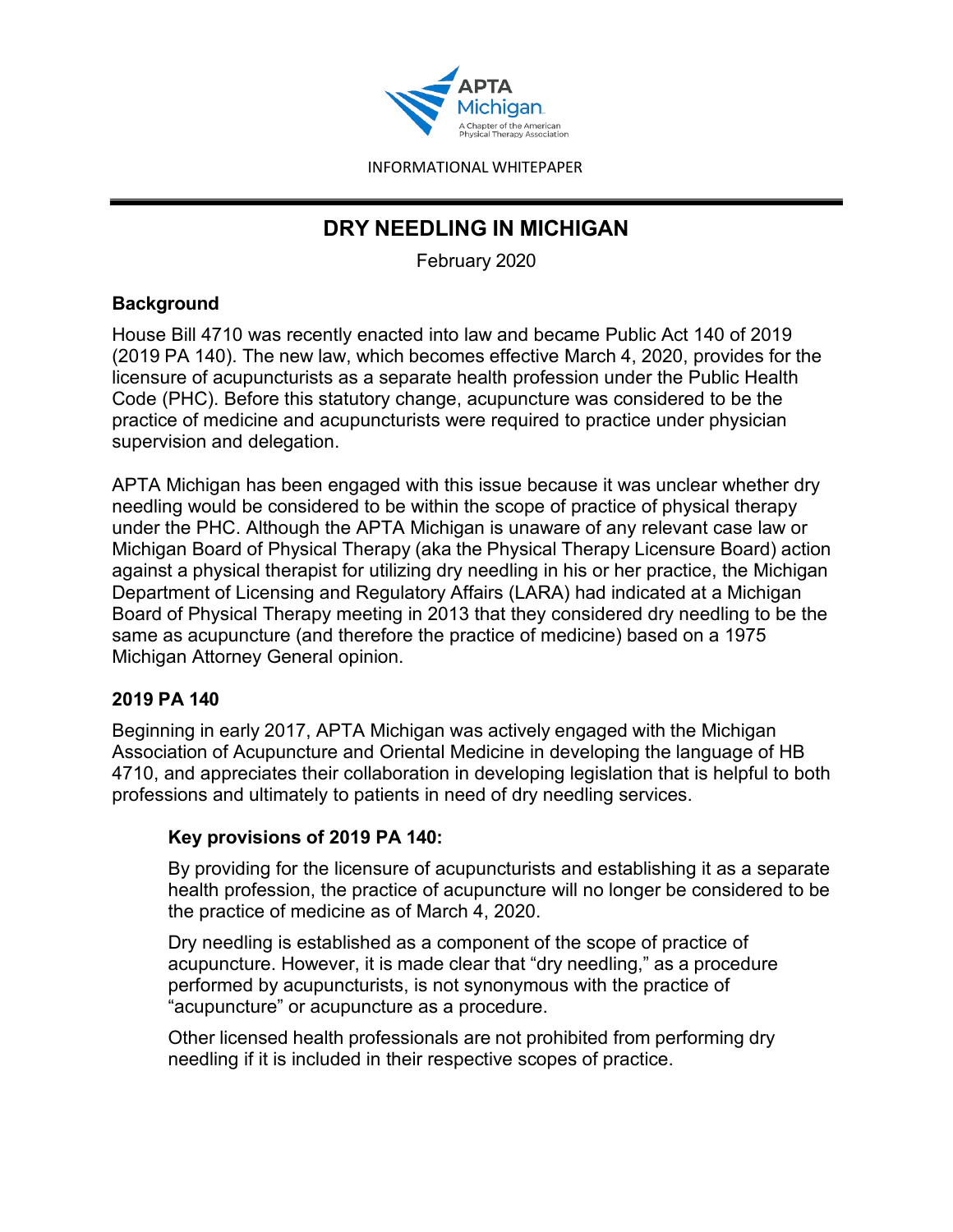

Dry needling is defined as:

"… a rehabilitative procedure using filiform needles to penetrate the skin or underlying tissues by targeting only myofascial trigger points and muscular and connective tissues to affect change in body structures and functions for the evaluation and management of neuromusculoskelatal pain and movement impairment. Dry needling does not include the stimulation of auricular points or other acupuncture points."

## **Physical Therapist Scope of Practice**

The term "scope of practice" is broad and includes:

- 1) The **professional scope of practice** as defined by the Commission on Accreditation in Physical Therapy Education (CAPTE) entry-level education standards, American Physical Therapy Association (APTA) positions and policies, and Federation of State Boards of Physical Therapy (FSBPT) resource papers.
- 2) The **regulatory scope of practice** as defined by state law.

Other factors that may influence a Physical Therapist's selection of interventions to be performed include personal scope of competence, third party payer regulations, and facility/organization policies, as discussed later in this document.

The regulatory scope of practice for Physical Therapists in Michigan includes "physical measures," "therapeutic exercise," and "rehabilitative procedures." The PHC only provides further definition/clarification for "physical measures." There is no definition/clarification for "therapeutic exercise" or "rehabilitative procedures." It is difficult for an individual Physical Therapist to make a determination for his or her own professional practice about permissible "rehabilitative procedures," including dry needling. There are several sources that should be considered:

- APTA Policies, Positions, and Resource Papers.
	- o [http://www.apta.org/StateIssues/DryNeedling/ClinicalPracticeResourcePa](http://www.apta.org/StateIssues/DryNeedling/ClinicalPracticeResourcePaper/) [per/](http://www.apta.org/StateIssues/DryNeedling/ClinicalPracticeResourcePaper/)
		- The definition of dry needling is nearly identical to the definition of dry needling in 2019 PA 140.
	- o <http://www.apta.org/StateIssues/DryNeedling/ResourcePaper/>
		- Affirms that dry needling is specifically listed as a component of physical therapist practice per APTA Board Directors Guideline BOD G02-14-18-12.
		- Note that dry needling is not considered entry-level practice.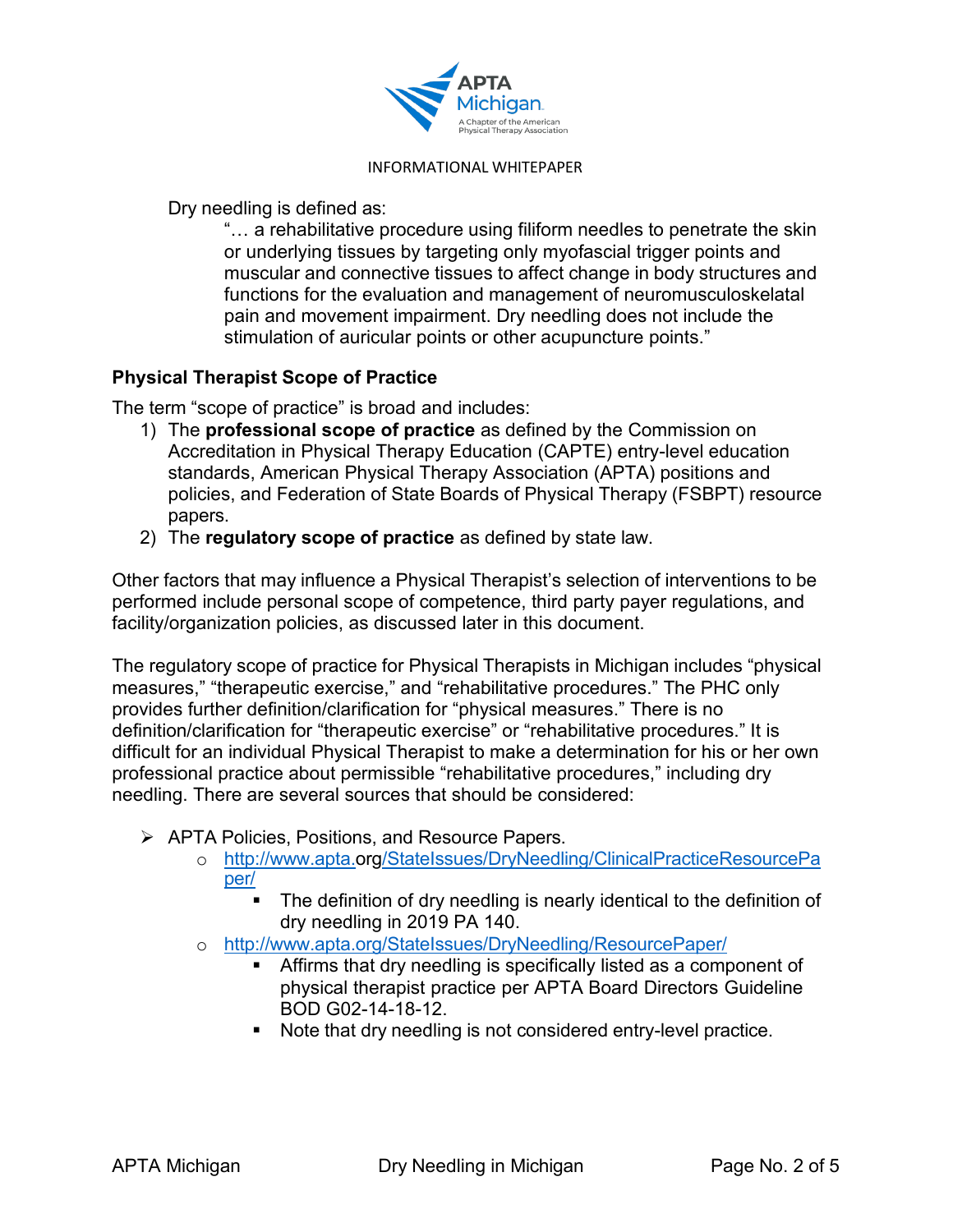

- o [http://www.apta.org/uploadedFiles/APTAorg/About\\_Us/Policies/Practice/P](http://www.apta.org/uploadedFiles/APTAorg/About_Us/Policies/Practice/ProceduralInterventions.pdf) [roceduralInterventions.pdf](http://www.apta.org/uploadedFiles/APTAorg/About_Us/Policies/Practice/ProceduralInterventions.pdf)
	- Note that dry needling is an intervention that should not be delegated to a physical therapist assistant.
- $\triangleright$  The Guide to Physical Therapist Practice 3.0.
	- o <http://guidetoptpractice.apta.org/>
		- **Dry needling is specifically listed as a component of manual** therapy techniques.
- **FSBPT Resource Papers.** 
	- o [https://www.fsbpt.org/FreeResources/RegulatoryResources/DryNeedlingC](https://www.fsbpt.org/FreeResources/RegulatoryResources/DryNeedlingCompetencies.aspx) [ompetencies.aspx](https://www.fsbpt.org/FreeResources/RegulatoryResources/DryNeedlingCompetencies.aspx)
		- Note that dry needling is not considered to be entry-level practice.
- $\triangleright$  Prevailing practice.
	- o The APTA Michigan does not yet have any data to directly measure prevailing practice with regard to dry needling in Michigan. In an effort to determine the extent of its use, APTA Michigan may conduct a survey of practicing physical therapists in the near future.
- $\triangleright$  Personal scope of competence.
	- o Because all existing professional practice standards do not consider dry needling to be an entry level skill, the burden is on the individual licensee to prove that he or she has received training related to the performance of, and is competent to perform, dry needling procedures in his or her practice.

### **Additional Interpretation of PT Scope of Practice Now Warranted**

As stated above, the terms "therapeutic exercise" and "rehabilitative procedures," while specifically included in the physical therapy scope of practice in Part 178 of the PHC, are not further defined in state law. Because a statute often contains shortcomings in specificity, policymakers, regulators, and practitioners alike must look at other relevant material to make educated decisions regarding scope of practice. It is also true that until 2019 PA 140 becomes law on March 4, 2020, the terms "rehabilitative procedure" and "dry needling" are not used anywhere else in the Michigan Compiled Laws. 2019 PA 140 adds a definition of dry needling in the PHC as a "rehabilitative procedure." The APTA Michigan believes that the reference to dry needling as a rehabilitative procedure in 2019 PA 140 provides sound rationale to reasonably derive that dry needling is within the scope of practice for physical therapy as a rehabilitative procedure.

If this interpretation is valid, it would mean that with appropriate education and training, dry needling may be performed by physical therapists in Michigan.

This interpretation has not been examined by the regulatory agencies that oversee Physical Therapy practice in Michigan, nor has it been tested in the courts.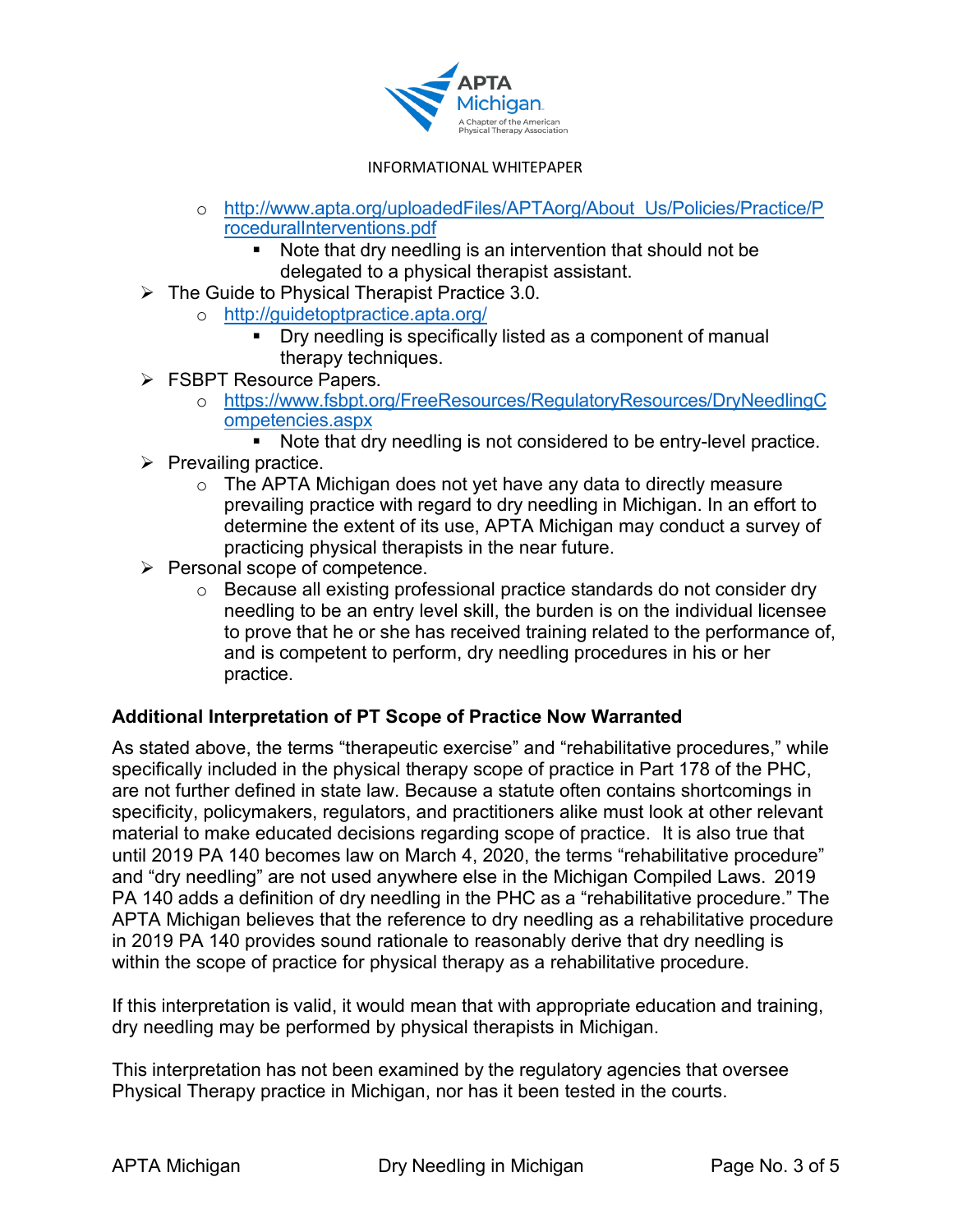

Furthermore, it should not be construed as a legal opinion upon which members base their practice. Rather, members should consult their own legal counsel for formal legal guidance on questions related to their practice.

#### **Facility Policies**

If you are employed as a physical therapist, failure to follow facility policies can increase legal exposure in the event of a complaint or lawsuit. Therefore, individual physical therapists should inquire with your employer as to whether performance of dry needling by physical therapists is permitted in your organization.

### **Billing and Coding**

The American Medical Association has recently developed two Common Procedural Terminology codes related to the performance of dry needling:

20560 – Needle insertion(s) without injection(s), 1 or 2 muscle(s).

20561 – Needle insertion(s) without injection(s), 3 or more muscle(s).

It is unclear whether any payer, including Medicare, intends to pay for these procedure codes. APTA Michigan will work with payers regarding payment for these rehabilitative procedures and provide updates to our members as appropriate.

### **Needle Acquisition**

APTA Michigan is aware of at least one supplier of needles that will not sell needles to physical therapists in any given state unless the appropriate regulatory authority in that state affirms that dry needling is explicitly within the scope of practice of physical therapy. Because dry needling is not specifically listed in Part 178 of the PHC or in rules promulgated by the Michigan Board of Physical Therapy, LARA will not make this statement.

### **Professional Liability**

APTA Michigan is aware of at least one professional liability carrier that will not provide liability coverage for dry needling unless the appropriate regulatory authority affirms that dry needling is explicitly within the scope of practice of physical therapy. Because dry needling is not specifically listed in Part 178 of the PHC or in rules promulgated by the Michigan Board of Physical Therapy, LARA will not make this statement. Therefore, it is important to contact your professional liability carrier regarding coverage of dry needling.